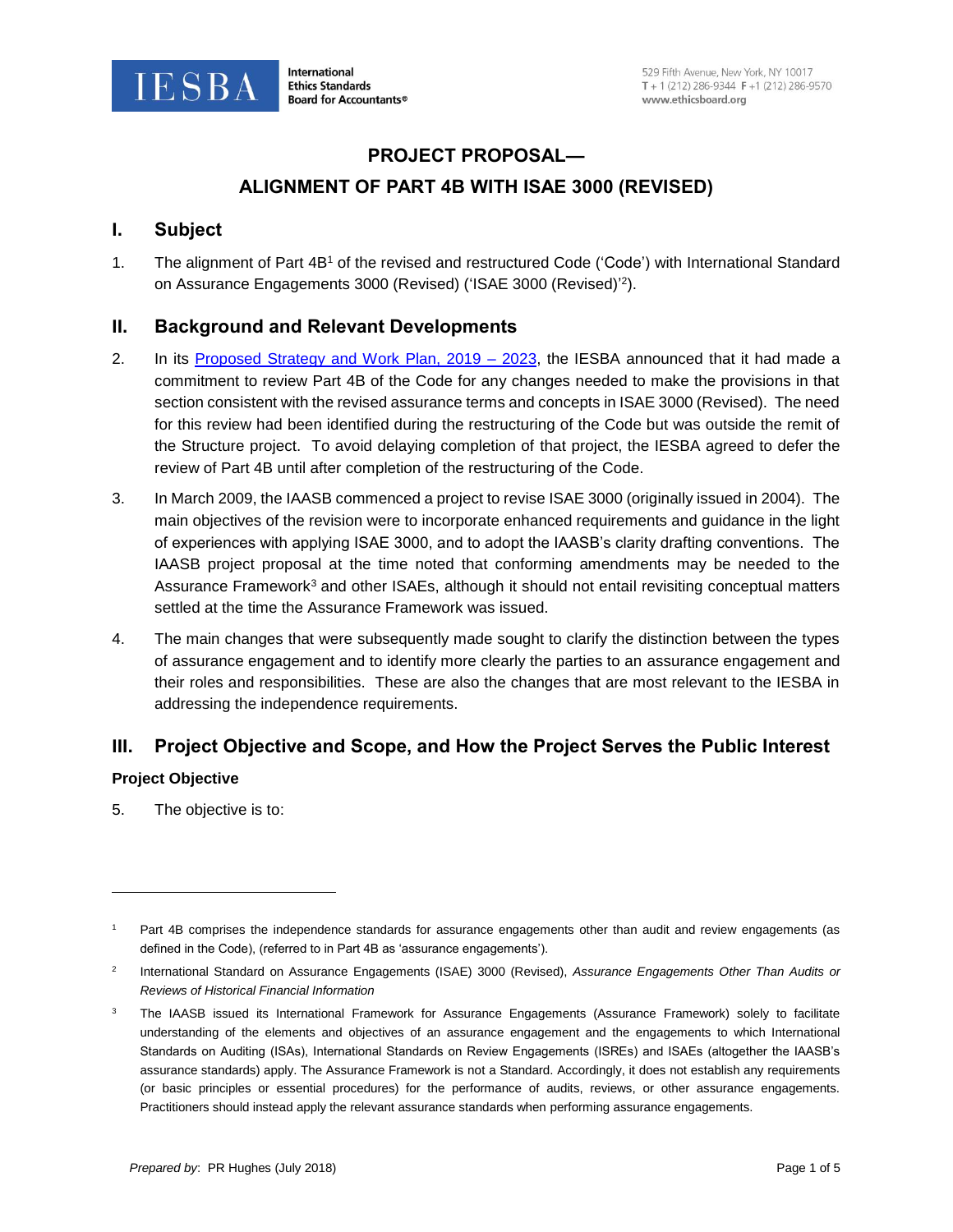- (a) Align the terms and concepts used in Part 4B with the terms and concepts in ISAE 3000 (Revised)<sup>4</sup> ; and
- (b) Make any consequential amendments that are necessary to ensure the clarity and consistency of the resulting requirements and guidance.
- 6. The Project will not challenge the technical validity of the concepts of ISAE 3000 (Revised) since these have already been established by the IAASB.

#### **Project Scope**

- 7. Appropriate revisions to the Code are to be made to align terms and concepts with ISAE 3000 (Revised).
- 8. Preliminary research has identified certain related matters which warrant further consideration beyond the purely factual alignments. The Project will seek to provide further clarification of the independence provisions applicable to the various parties to an assurance engagement in the light of the revised terms and concepts in ISAE 3000 (Revised). This may involve re-visiting the definition of Assurance Client for the purposes of the Code. This clarification will reflect the differences between attestation and direct engagements as amended by ISAE 3000 (Revised).
- 9. Preliminary research has also identified that there might be certain minor textual changes that should be considered in Part 4B which are of a clarifying and consistency nature, rather than purely changes to align with ISAE 3000 (Revised).
- 10. The Project will also review the use of application guidance in Part 4B, including how both ISAE 3000 (Revised) and the Assurance Framework are referenced in Part 4B.
- 11. Paragraph 900.21 A1<sup>5</sup> of Part 4B provides a discussion of how a firm might apply the independence requirements of the Code where there are multiple responsible parties. The project will reconsider

<sup>5</sup> The text of paragraph 900.21 A1 is as follows:

#### *"Multiple Responsible Parties*

 $\overline{\phantom{a}}$ 

- 900.21 A1 In some assurance engagements, whether assertion-based or direct reporting, there might be several responsible parties. In determining whether it is necessary to apply the provisions in this Part to each responsible party in such engagements, the firm may take into account certain matters. These matters include whether an interest or relationship between the firm, or an assurance team member, and a particular responsible party would create a threat to independence that is not trivial and inconsequential in the context of the subject matter information. This determination will take into account factors such as:
	- (a) The materiality of the subject matter information (or of the subject matter) for which the particular responsible party is responsible.
	- (b) The degree of public interest associated with the engagement.

<sup>4</sup> ISAE 3000 (Revised) establishes the terms, concepts and required methodology for assurance engagements other than audits or reviews of historical financial information.

If the firm determines that the threat created by any such interest or relationship with a particular responsible party would be trivial and inconsequential, it might not be necessary to apply all of the provisions of this section to that responsible party."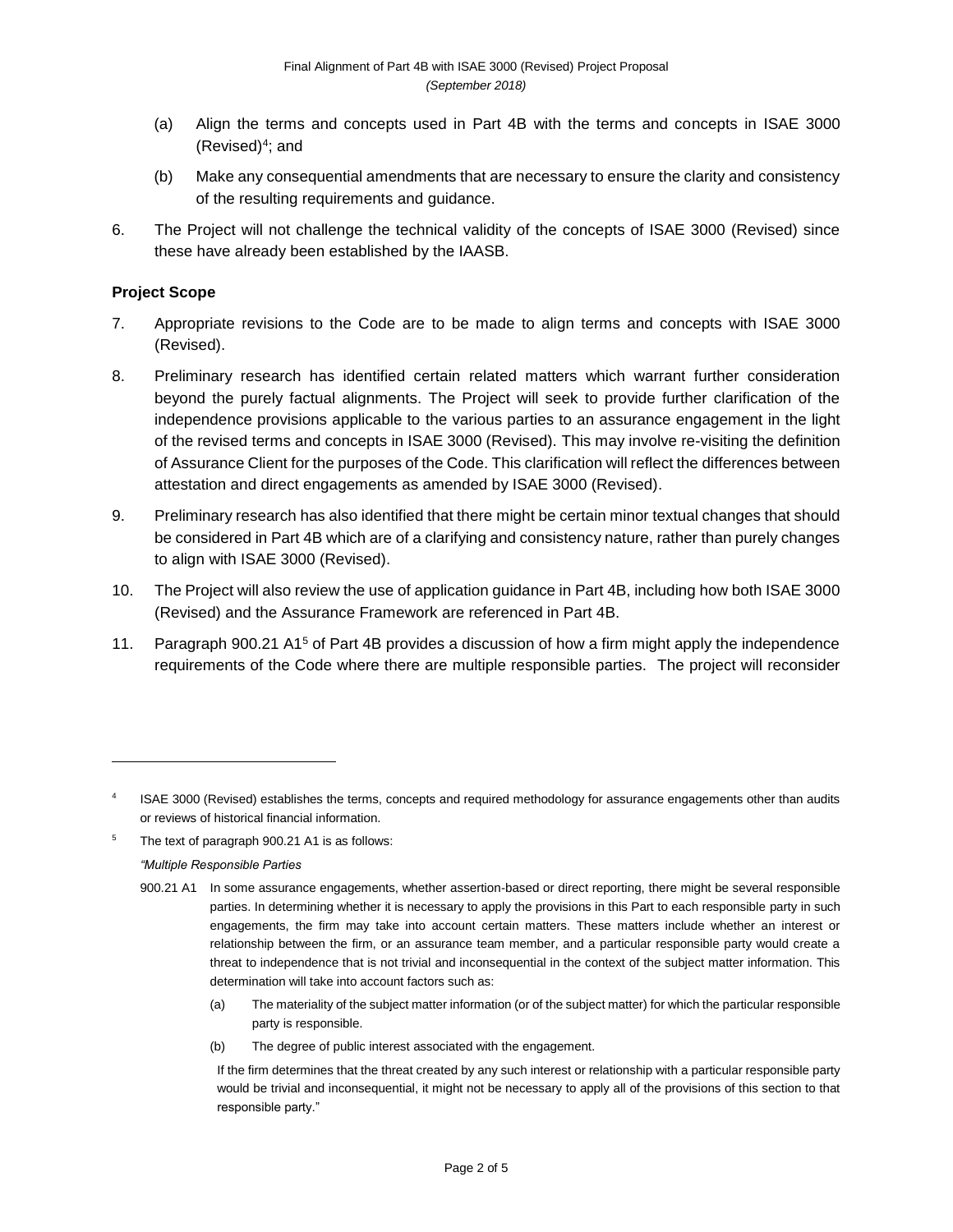this paragraph in conjunction with Interpretation 2005-01<sup>6</sup> which was developed primarily to provide further guidance on this paragraph.

#### **How the Project Serves the Public Interest**

12. The public interest is served by Part 4B of the Code being consistent with ISAE 3000 (Revised) and being clear on the applicable independence requirements.

# **IV. Outline of the Project**

#### **Issues that Will Be Addressed**

- 13. The primary purpose of the Project will be to ensure that the terminology in Part 4B relating to the two types of assurance engagement (attestation and direct engagements) and the parties to an assurance engagement is consistent with ISAE 3000 (Revised).
- 14. The Project will seek to provide additional clarification where appropriate of the concepts used in Part 4B. The Project will also examine whether further clarification would be appropriate with regards to the compatibility of direct engagements with the independence concepts in Part 4B and, if so, whether a staff publication should, for example, be issued at the same time as the exposure draft of the proposed changes to Part 4B arising out of the Project.
- 15. The Project will also consider whether the relative independence provisions for the two types of assurance engagement are clear and consistent. In particular, this will focus on the consistency of the provisions for the professional accountant to be independent of the responsible party across the different types of assurance engagement.
- 16. It is likely that some of the changes discussed above will require more discussion as to their practical implications (for example, in those situations (which may be uncommon) where the party responsible for the subject matter information (the 'measurer or evaluator') is external to the party responsible for the underlying subject matter (the 'responsible party').

### **Impact Analysis Considerations**

- 17. It is not envisioned that the amendments to Part 4B which are likely to be appropriate would result in significant implementation costs at the national or accounting firm levels for those who comply with the current provisions of the Code.
- 18. Further consideration of the need for additional explanatory material will be given in the light of comments raised on exposure of the draft amendments to Part 4B arising out of this Project.

# **V. Implications for any Specific Persons or Groups**

- 19. The project has particular implications for:
	- National standard setters (NSS) and IFAC member bodies that have adopted the Code, or used it as a basis or a benchmark for their own ethical standards.
	- Members of the Forum of Firms.

 $\overline{\phantom{a}}$ 

<sup>6</sup> Interpretation 2005-01 provides guidance on the application of the independence requirements now contained in part 4B of the Code (formerly section 291 of the Code) to assurance engagements that are not financial statement audit engagements.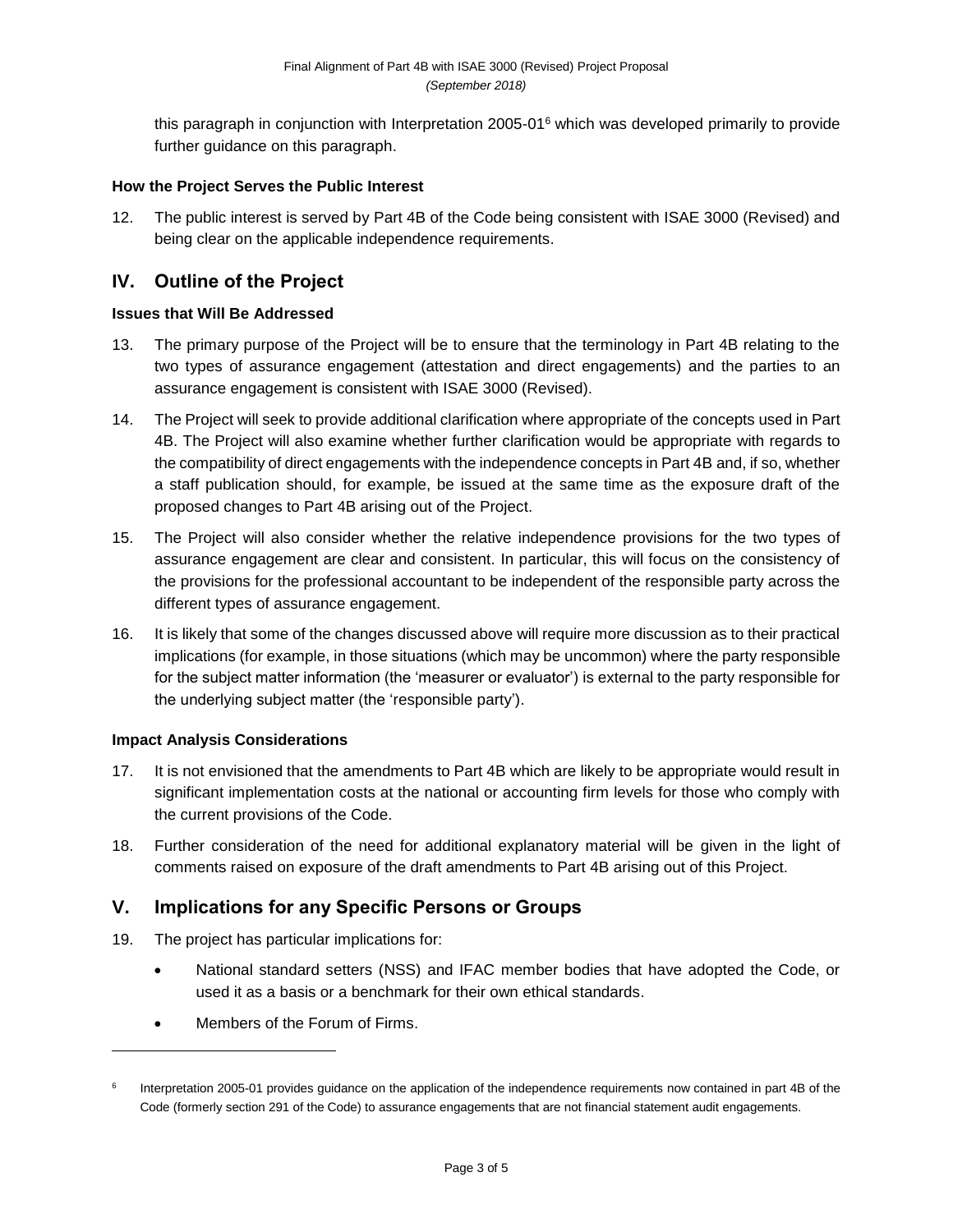- Other firms that are subject to the requirements of the Code.
- National regulators that use the Code's provisions as a benchmark or as a basis for the development of their independence rules.
- Professional accountants who, as a group, are obliged to comply with the Code.
- Competent practitioners who are not professional accountants in public practice whom ISAE 3000 (Revised) permits to apply the ISAE, but who must also apply appropriate ethical standards.

# **VI. Development Process, Project Timetable and Project Output**

#### **Development Process, Including Coordination with IAASB**

- 20. It is anticipated that the project will follow the normal development process of the IESBA where changes to the Code are required.
- 21. The project will involve coordination with the IAASB to ensure that the revisions to Part B are consistent with the terms and concepts in ISAE 3000 (Revised). The established principles of IAASB-IESBA coordination will apply.
- 22. The project approach will include appropriate dialogue with NSS, IFAC member bodies or others able to influence ethical standards in this area so that, to the extent possible, consistent requirements and guidance are developed.

#### **Project Timetable**

23. The indicative timing for the project up until the issuance of an Exposure Draft is as follows:

| <b>Indicative Timing</b> | <b>Milestone</b>                                                                                                        |
|--------------------------|-------------------------------------------------------------------------------------------------------------------------|
| September 2018           | Discussion of project proposal with IESBA CAG<br>$\bullet$<br>Approval of project proposal by IESBA<br>$\bullet$        |
| December 2018            | Discussion with IESBA of the proposed changes to the Code<br>$\bullet$<br>First read of the Exposure Draft<br>$\bullet$ |
| <b>March 2019</b>        | Discussion of Exposure Draft with IESBA CAG<br>$\bullet$<br>Approval of Exposure Draft by IESBA<br>٠                    |

### **Project Output**

24. The output of the project will be a revised Part 4B aligned with ISAE 3000 (Revised) together with explanatory material, as appropriate.

### **VII. Resources Required**

25. A project Task Force will be established, consisting of five individuals, including an IESBA member as Chair. Additionally, a representative of IAASB will act as a liaison to the Task Force to assist in an